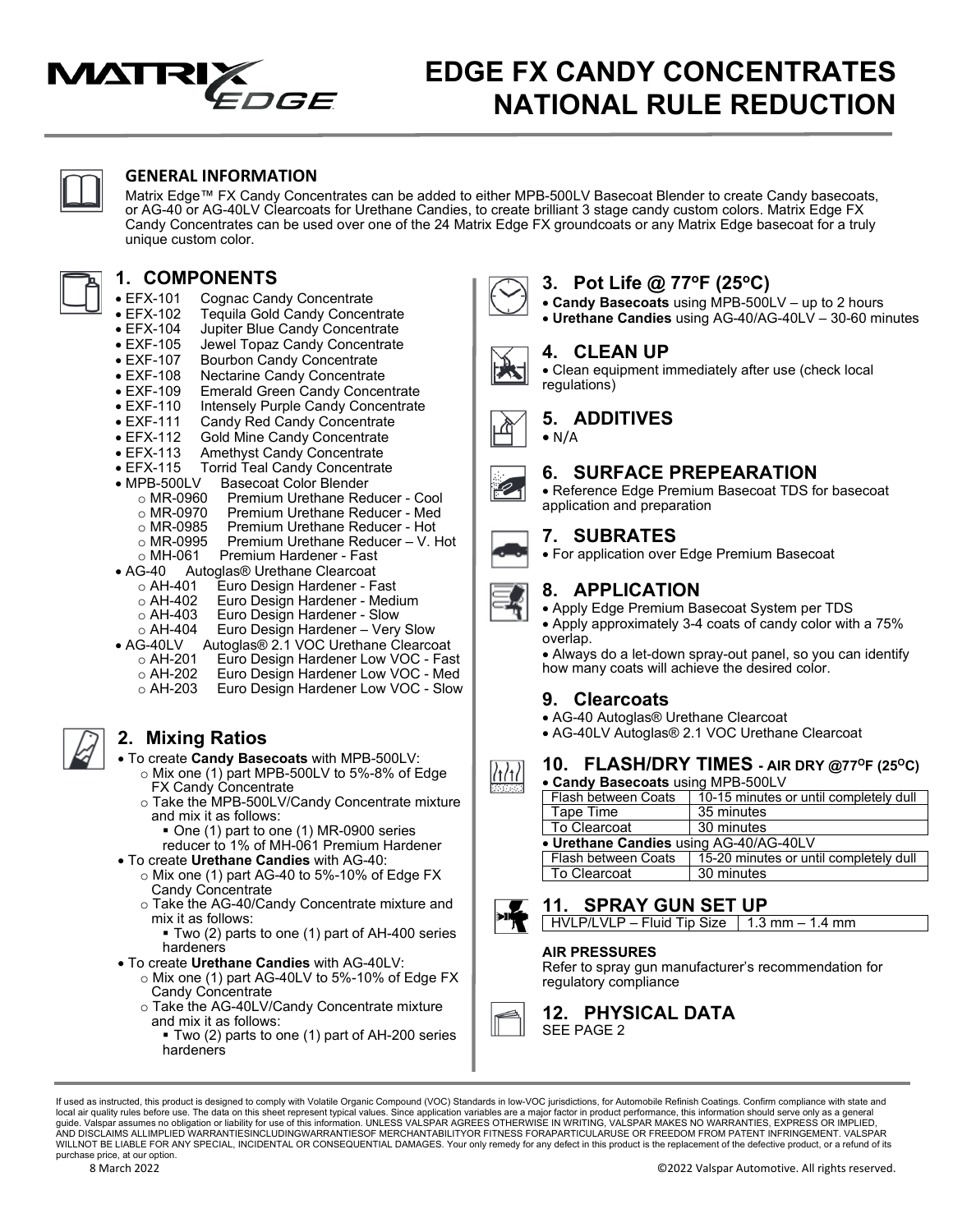

# **EDGE FX CANDY CONCENTRATES NATIONAL RULE REDUCTION**

# **12. PHYSICAL DATA**

| <b>RTS REGULATORY DATA</b>     | 1:1:1% By Volume |          |
|--------------------------------|------------------|----------|
| <b>WHEN MIXED WITH</b>         | MPB-500LV/EFX:   |          |
| MPB-500LV @ 8.0%               | MR-0970: MH061   |          |
| <b>EXF-108</b>                 | LBS/GAL          | q/L      |
| <b>Actual VOC</b>              | 4.5 Max          | 536 Max  |
| Regulatory VOC                 | 5.3 Max          | 635 Max  |
| (less water and exempts)       |                  |          |
| Density                        | $7-9$            | 840-1075 |
|                                | WT. %            | VOL.%    |
| <b>Total Solids Content</b>    | $10 - 15$        | $8 - 13$ |
| <b>Total Volatile Content</b>  | 85-90            | 87-92    |
| Water                          |                  |          |
| <b>Exempt Compound Content</b> | 29-34            | 27-32    |
| <b>Coating Category</b>        | Multi-Stage      |          |

| <b>RTS REGULATORY DATA</b>                 | 2:1 By Volume     |          |
|--------------------------------------------|-------------------|----------|
| <b>WHEN MIXED WITH</b>                     | AG-40/EFX: AH-401 |          |
| AG-40LV @ 10.0% EXF-108                    | LBS/GAL           | q/L      |
| <b>Actual VOC</b>                          | 4.5 Max           | 515 Max  |
| Regulatory VOC<br>(less water and exempts) | 4.5 Max           | 515 Max  |
| Density                                    | $7.5 - 9.5$       | 900-1150 |
|                                            | WT. %             | VOL.%    |
| <b>Total Solids Content</b>                | 44-51             | 37-44    |
| <b>Total Volatile Content</b>              | 49-56             | 53-63    |
| Water                                      |                   |          |
| <b>Exempt Compound Content</b>             |                   |          |
| <b>Coating Category</b>                    | Multi-Stage       |          |

lf used as instructed, this product is designed to comply with Volatile Organic Compound (VOC) Standards in low-VOC jurisdictions, for Automobile Refinish Coatings. Confirm compliance with state and<br>local air quality rules WILLNOT BE LIABLE FOR ANY SPECIAL, INCIDENTAL OR CONSEQUENTIAL DAMAGES. Your only remedy for any defect in this product is the replacement of the defective product, or a refund of its purchase price, at our option.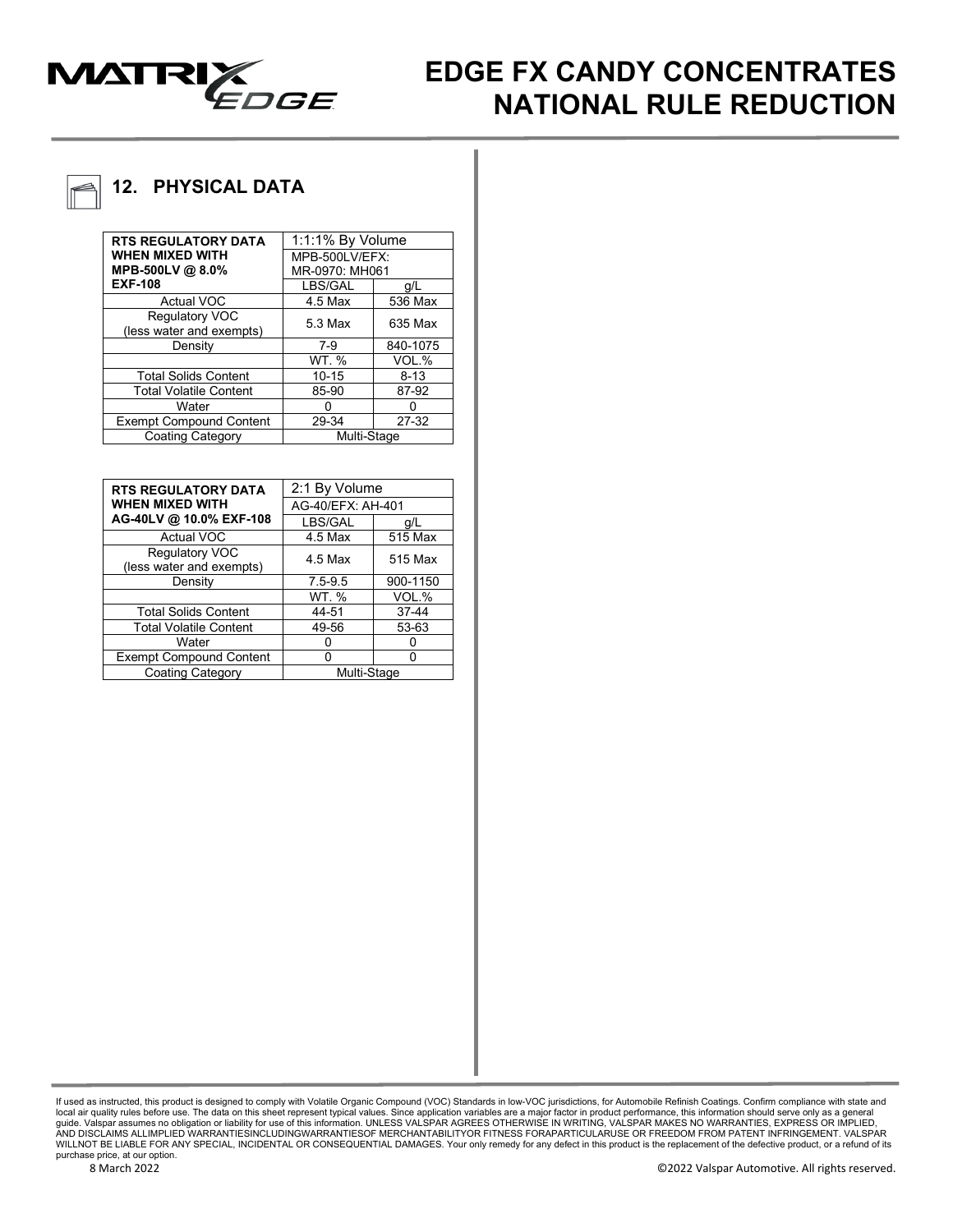

# **EDGE FX CANDY CONCENTRATES LOW VOC REDUCTION**

**6. SURFACE PREPEARATION**

• For application over Edge Premium Basecoat

• Apply Edge Premium Basecoat System per TDS • Apply approximately 3-6 coats of candy color with a 75%

how many coats will achieve the desired color.

• AG-40LV Autoglas® 2.1 VOC Urethane Clearcoat

**8. APPLICATION**

**9. CLEARCOAT**

overlap.



### **GENERAL INFORMATION**

Matrix Edge™ FX Candy Concentrates can be added to either MPB-500LV Basecoat Blender to create Candy basecoats, or to AG-40LV Clearcoats for Urethane Candies, to create brilliant 3 stage candy custom colors. Matrix Edge FX Candy Concentrates can be used over one of the 24 Matrix Edge FX groundcoats or any Matrix Edge basecoat for a truly unique custom color.

# **1. COMPONENTS**

- EFX-101 Cognac Candy Concentrate<br>• EFX-102 Tequila Gold Candy Concen
- EFX-102 Tequila Gold Candy Concentrate
- EFX-104 Jupiter Blue Candy Concentrate
- EXF-105 Jewel Topaz Candy Concentrate<br>• EXF-107 Bourbon Candy Concentrate
- EXF-107 Bourbon Candy Concentrate<br>• EXF-108 Nectarine Candy Concentrate
- EXF-108 Nectarine Candy Concentrate
- 
- EXF-109 Emerald Green Candy Concentrate
- EXF-110 Intensely Purple Candy Concentrate<br>• EXF-111 Candy Red Candy Concentrate
- EXF-111 Candy Red Candy Concentrate<br>• EFX-112 Gold Mine Candy Concentrate
- EFX-112 Gold Mine Candy Concentrate<br>• EFX-113 Amethyst Candy Concentrate
- EFX-113 Amethyst Candy Concentrate<br>• EFX-115 Torrid Teal Candy Concentrat **Torrid Teal Candy Concentrate**
- 
- MPB-500LV Basecoat Color Blender
	- o MBR-1100 Low VOC Reducer Fast<br>o MBR-1200 Premium Urethane Reduc
	- o MBR-1200 Premium Urethane Reducer Med<br>○ MBR-1300 Premium Urethane Reducer Slow
	- o MBR-1300 Premium Urethane Reducer Slow<br>○ MH-061 Premium Hardener Fast
- o MH-061 Premium Hardener Fast<br>• AG-40LV Autoglas® 2.1 VOC Urethan
	- G-40LV Autoglas® 2.1 VOC Urethane Clearcoat<br>○ AH-201 Euro Design Hardener Low VOC Fas
	- o AH-201 Euro Design Hardener Low VOC Fast<br>○ AH-202 Euro Design Hardener Low VOC Med
	- o AH-202 Euro Design Hardener Low VOC Med<br>○ AH-203 Euro Design Hardener Low VOC Slow Euro Design Hardener Low VOC - Slow
	-



## **2. MIXING RATIOS**

- To create **Candy Basecoats** with MPB-500LV:
	- o Mix one (1) part MPB-500LV to 4.5% of Edge FX Candy Concentrate
	- o Take the MPB-500LV/Candy Concentrate mixture and mix it as follows:
		- One (1) part to one (1) MBR-LV series reducer to 1% of MH-061 Premium Hardener
- To create **Urethane Candies** with AG-40LV:
	- o Mix one (1) part AG-40LV to 5%-10% of Edge FX Candy Concentrate
	- o Take the AG-40LV/Candy Concentrate mixture and mix it as follows:
		- Two (2) parts to one (1) part of AH-200 series hardeners



## **3. Pot Life @ 77oF (25oC)**

• **Candy Basecoats** using MPB-500LV – up to 2 hours • **Urethane Candies** using AG-40LV – 30-60 minutes



## **4. CLEAN UP**

• Clean equipment immediately after use (check local regulations)



**5. ADDITIVES**  $\bullet$  N/A

If used as instructed, this product is designed to comply with Volatile Organic Compound (VOC) Standards in low-VOC jurisdictions, for Automobile Refinish Coatings. Confirm compliance with state and local air quality rules before use. The data on this sheet represent typical values. Since application variables are a major factor in product performance, this information should serve only as a general<br>guide. Valspar ass WILLNOT BE LIABLE FOR ANY SPECIAL, INCIDENTAL OR CONSEQUENTIAL DAMAGES. Your only remedy for any defect in this product is the replacement of the defective product, or a refund of its purchase price, at our option.



• Always do a let-downs spray-out panel, so you can identify

| • Candy Basecoats using MPB-500LV |                                        |  |
|-----------------------------------|----------------------------------------|--|
| Flash between Coats               | 10-15 minutes or until completely dull |  |
| Tape Time                         | 35 minutes                             |  |
| To Clearcoat                      | 30 minutes                             |  |
| • Urethane Candies using AG-40LV  |                                        |  |
| Flash between Coats               | 15-20 minutes or until completely dull |  |
| To Clearcoat                      | 30 minutes                             |  |
|                                   |                                        |  |



/1/1

## **11. SPRAY GUN SET UP**

 $HVLP/LVLP - Fluid Tip Size \mid 1.3 mm - 1.4 mm$ 

#### **AIR PRESSURES**

Refer to spray gun manufacturer's recommendation for regulatory compliance.



**12. PHYSICAL DATA** SEE PAGE 2